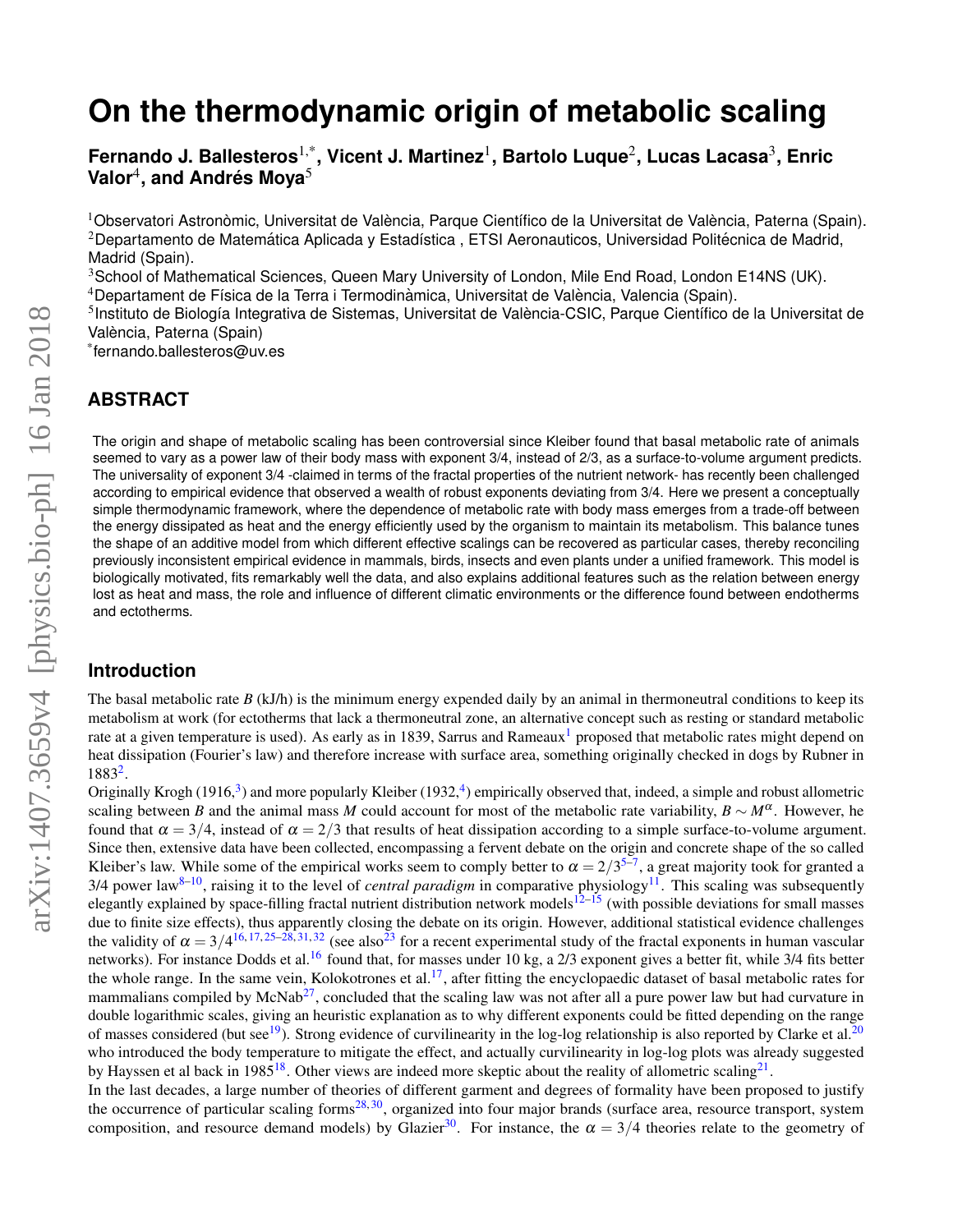nutrient supply networks<sup>[12–](#page-7-2)[14](#page-7-17)</sup> or general geometrical arguments<sup>[15](#page-7-3)</sup> whereas some advocates of the  $\alpha = 2/3$  include mainly heat dissipation<sup>[5](#page-6-4)[–7](#page-6-5)</sup>. To name a few other approaches, in the quantum metabolism (QM) model<sup>[47](#page-8-0)</sup> power laws with varying pre-factors are found. Similarly, the metabolic level boundaries hypothesis (MLBH)<sup>[48](#page-8-1)</sup> is an important conceptual framework that suggests that the power law exponent of metabolic scaling relationships should indeed vary between 2/3 and 1 according to the particular 'metabolic level' (activity level of the organism or metabolic intensity). The allometric cascade model<sup>[49](#page-8-2)</sup> on the other hand deals with a linear combination of innumerable allometric components, one for each different tissue, and ends with a complex formula depending on too many free parameters to fit. The three-compartment model<sup>[50](#page-8-3)</sup> deals with a linear combination of three allometric components that model different classes of organs and tissues. The Dynamic Energy Budget ( $DEB$ )<sup>[51](#page-8-4)</sup> comprises a weighted sum of four processes: assimilation, maintenance, growth, and maturation, the first one with exponent 2/3 as Kooijman assumes that surfaces assimilating the incomes (oxygen, food) scale as  $2/3$  (but West et al.<sup>[12](#page-7-2)</sup> showed that some respiratory variables in lungs scale rather as 3/4). The effect of cell number and size in body mass has also been claimed to be responsible for different allometric scalings<sup>[56](#page-8-5)</sup>. The abovementioned MLBH<sup>[22](#page-7-18)</sup> justifies the diversity of metabolic scaling relationships within physical limits related to body volume and surface area. Finally, gravity has been also considered as part of the problem<sup>[57](#page-8-6)</sup>, due to response of body mass to gravity, which scales linearly with mass (see<sup>[11,](#page-7-1)[28,](#page-7-7)[30](#page-7-16)</sup> for reviews).

Not all of the mechanistic explanations for metabolic scaling are necessarily exclusive, and quite probably many of these remain valid on appropriately defined limits. Integration of those under a more parsimonious hallmark is, however, certainly needed<sup>[28](#page-7-7)</sup>. In this work we aim at proposing such a hallmark, with the hope that it might help to reconcile several empirical and statistical results. Not all of the organism's energy income is wasted as heat, and we find that this simple thermodynamic balance allows us to explain in a quantitative way the correct allometric curves for mammals (in different environments), birds, and insects, to account for other biological features such as the relation between energy lost as heat and mass, as well as to extend the analysis to plants.

#### **The model**

In this paper we advance a simple energy balance model that aims at unifying and reconciling previous models and results. As already discussed, numerous classes of metabolic models exist with a wide variety of complexities. We here focus on a remarkably simple class of model combining allometric and isometric terms. This model class was first considered by Swan<sup>[58](#page-8-7)</sup> and studied by Yates<sup>[63](#page-8-8)</sup>. We will show that our novel interpretation both provides a bottom-up argument for the relevance of this model and shows that its parameters are physically interpretable. We will show that, despite being substantially more parsimonious than more complex models discussed above, this model explains well a wealth of data, admits ready physical interpretation, and can explain environmental dependence of metabolic scaling.

To be more concrete, we argue that the trade-off between the energy dissipated as heat and the energy efficiently used by the organism to keep it alive results in a model for the dependence between *B* and *M* with an isometric (proportional to *M*) and an allometric (proportional to  $M^{2/3}$ ) term, balanced respectively by prefactors *k* (with units kJ/hg) and *k'* (with units kJ/hg<sup>2/3</sup>) called Meeh factors<sup>[29](#page-7-19)</sup>, which have clear biological meaning and can thus be estimated empirically. This balance complies with an effective (apparent) pure power law in a double logarithmic plot, with varying exponent in the range  $\lceil 2/3-1 \rceil$  as proposed by Glazier<sup>[24,](#page-7-20) [25](#page-7-6)</sup>. As shown later, we will be capable of recovering the correct (non)scaling form in mammals, birds and insects datasets, and explain why the apparent power law scalings show different exponents in all these cases, as well as extending the theory to plants. Furthermore, we will also predict an estimation for the energy conversion efficiency of mammals which agrees with independent considerations based on oxydative phosphorylation in mitochondria. We will also predict the different metabolic scaling shapes occurring in different environments (polar and hot desert mammals).

A priori, the energy intake is typically proportional to the number of cells in the organism, hence grows isometrically with body mass *M*. Then, the first step is to recall that part of such energy is converted into work and used in a plethora of different metabolic and physiological processes, including the synthesis of ATP and proteins, cellular division, muscle contraction etc: it keeps the animal alive. These processes are thermodynamically inefficient, hence part of the energy consumed is dissipated as heat. Such dissipation is always present, and in the case of endotherms such dissipation is complemented with an additional amount due to internal heat production. The key question then is to assess how efficient such energy conversion is. Let us consider then two extreme (unrealistic) situations: in one end, suppose that the process is totally inefficient, i.e. zero work conversion and all energy dissipated as heat. The organism in that case would be a simple (dead) heater radiating as a black body, using energy intake only to keep itself warm. As this energy would be subsequently dissipated through the organism surface, thermoregulation would thus put an upper bound for the amount of energy that can be consumed, which according to simple surface-to-volume arguments is at most balanced with heat dissipation and then scales allometrically proportional to  $M^{2/3}$ : this would yield an effective "metabolic rate"  $B = k'M^{2/3}$  for some constant *k*'. At the other extreme, we consider an ideal situation of perfect energy conversion efficiency, where all energy consumed would be efficiently converted into work and the whole body would be a sink of energy with no heat losses. Since energy is originally consumed isometrically, without any further geometric restrictions on heat dissipation, the energy spent would also scale isometrically, hence  $B = kM$  for some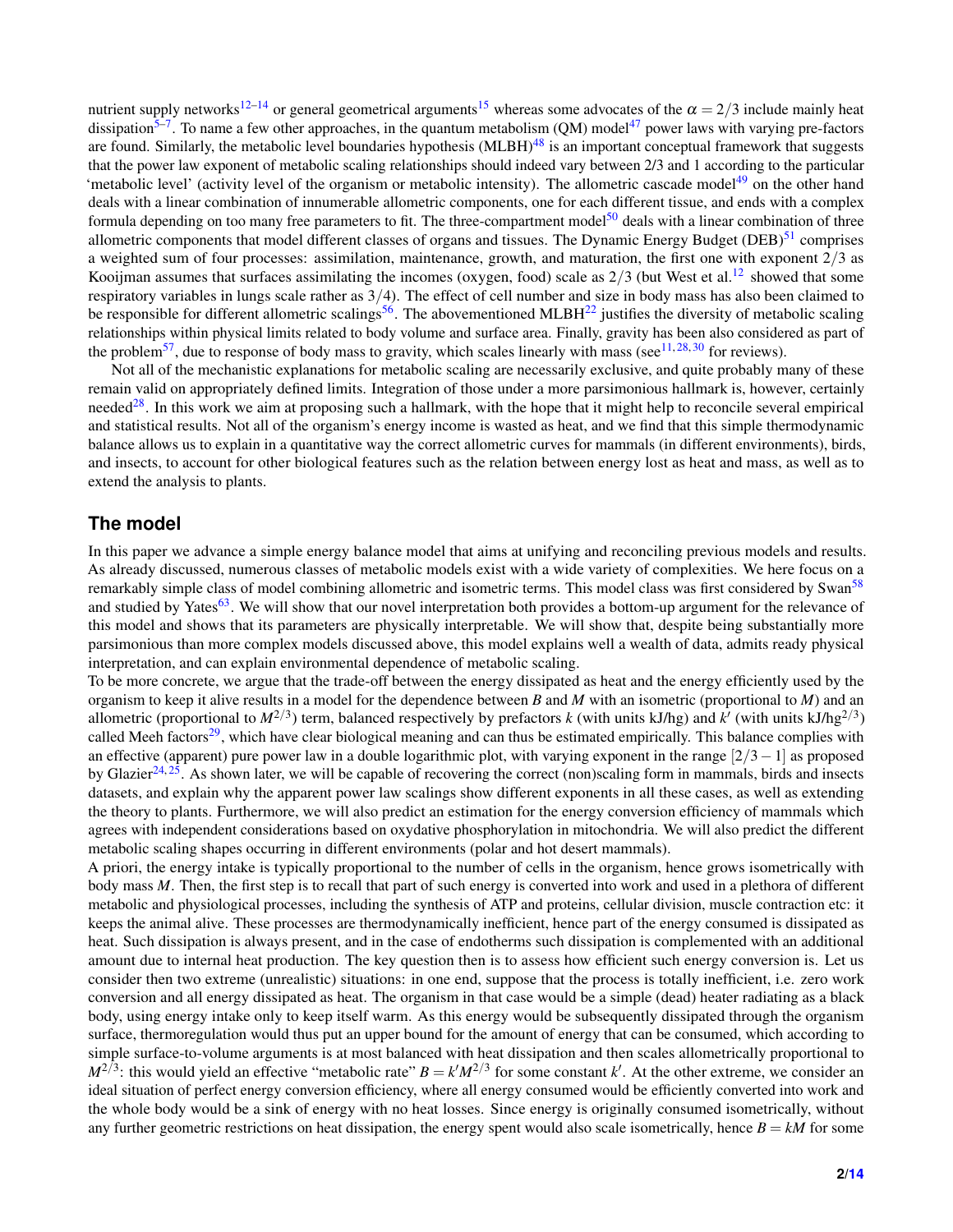constant *k*.

Now, our contention is that living organisms interpolate between these extrema: they are neither dead heaters nor optimal energy sinks, but lie somewhere in between, as any thermodynamic system operating away from equilibrium. As such, these simple thermodynamic arguments suggest an effective model where, if *f* is the fraction of the energy income that is used "efficiently" by the cells to keep their metabolism working, and  $1-f$  is the fraction of the energy lost as heat, there must be a balance between the isometric and the allometric term, as both mechanisms are present simultaneously. In principle, one can balance out these two terms by two generic weights labeled w and w' respectively, in such a way that the basal metabolic rate would comply with

<span id="page-2-0"></span>
$$
B = wkM + w'k'M^{2/3}.\tag{1}
$$

Note however that  $w$  and  $w'$  are not independent, simply because the two associated mechanisms use the same income energy. In other words, there is also a trade-off between them: if too much energy dissipates as heat, the organism keeps little energy for the metabolism. Moreover, these weights are in fact functions of  $f: w(f), w'(f)$  and have to fulfill the following constraints:

- 1. If  $f = 1$  (no heat losses) then  $w = 1$  and  $w' = 0$ .
- 2. If  $f = 0$  (only heat losses) then  $w = 0$  and  $w' = 1$ .
- 3. Both weights *w* and  $w'$  range from 0 to 1, as  $f$  does.

The simplest choices that fulfill these three requirements are  $w(f) = f$ ,  $w'(f) = 1 - f$ , which corresponds in fact to use the factor *f* itself as the weight of each process (although other possible more complex relations could be considered). Therefore, with this hypothesis, Eq. [1](#page-2-0) becomes

<span id="page-2-1"></span>
$$
B = f k M + (1 - f) k' M^{2/3}.
$$
\n(2)

Four simple observations are in order: first, eq. [2](#page-2-1) is not a pure power law but the linear combination of two, with exponents 1 and 2/3 respectively. It is well known<sup>[28,](#page-7-7) [63](#page-8-8)</sup> that in a double logarithmic plot, this kind of equation yields a curved graph with convex curvature, in good agreement with the findings of Kolokotrones et al.<sup>[17](#page-7-5)</sup>. Second, for small values of *M* (e.g. for mammals of small mass), this equation approximates very well to a power law with exponent 2/3, and is therefore in accordance with recent results by Dodds et al[16](#page-7-4). Third, for a large range of masses, this equation approximates to an *apparent* pure power law with an *effective* exponent that can range between 2/3 and 1, in good agreement with empirical evidence (entropic considerations prevent the linear asymptotic regime to appear empirically, see however $^{24}$  $^{24}$  $^{24}$ ). Fourth, in the case of ectotherms the allometric term is only associated to heat dissipated due to metabolic and physiological processes and not also due to thermoregulation as for endotherms, and therefore in that case we expect the pre-factor of the allometric term to be much smaller than in the case of endotherms, what would yield a larger apparent exponent if fitted to a single power law (see the next sections for validation).

According to Glazier classification of metabolic scaling models<sup>[24](#page-7-20)</sup>, our model can be classified within the type III family: a shift for nearly isometric to negatively allometric behavior.

The parameter  $f$  and the Meeh pre-factors  $k$  and  $k'$  have biological meaning and therefore can be measured experimentally (this will be discussed later). However at this point we consider them simply as constants, and since they are independent of *M* we can reabsorb them by defining  $a = fk$  and  $b = (1 - f)k'$ . Therefore our thermodynamically grounded model eq. [2](#page-2-1) reduces to  $B = aM + bM^{2/3}$ , which is now a statistical model with only two fitting parameters that can be *fitted* to available databases. Note at this point that the use of power law functions as well as sums of power laws is not a new idea. Actually the combination of an isometric term (proportional to *M*) and an allometric term (proportional to  $M^{2/3}$ ) is also part of the DEB theory<sup>[38,](#page-7-21) [51](#page-8-4)</sup>, found following different arguments that the ones used here (although in the DEB theory this only applies for intra-species relationship). As Kooijman<sup>[51](#page-8-4)</sup> states, the intra- and the inter-specific scaling are numerically (although not formally) very similar, but in the first case the scaling responds to the reducing contribution of growth to respiration (obtaining the aforementioned  $aM + bM^{2/3}$ ), while in the second case to the increasing contribution of reserves to body weight (yielding  $[aM + bM^{2/3}]/[c + M^{1/3}]$ ). A more detailed analysis of the different mechanistic explanations that could account for such a statistical model (e.g. DEB, MLBH) is beyond the scope of this work, and we refer the interested reader to $39-41$  $39-41$  and  $22$ . We now will proceed to fit our statistical model to experimental data.

Fitting the model in mammals. As can be seen in Fig. [1](#page-9-0) and table I, this model fits exceptionally well the collection of  $N = 637$  mammal basal metabolic rates recently compiled by McNab<sup>[27](#page-7-11)</sup>. Statistically, its fitting is as good as the exotic quadratic function log $B = \beta_0 + \beta_1 \log M + \beta_2 (\log M)^2$  proposed by Kolokotrones et al<sup>[17](#page-7-5)</sup> to quantify the curvature underlying metabolic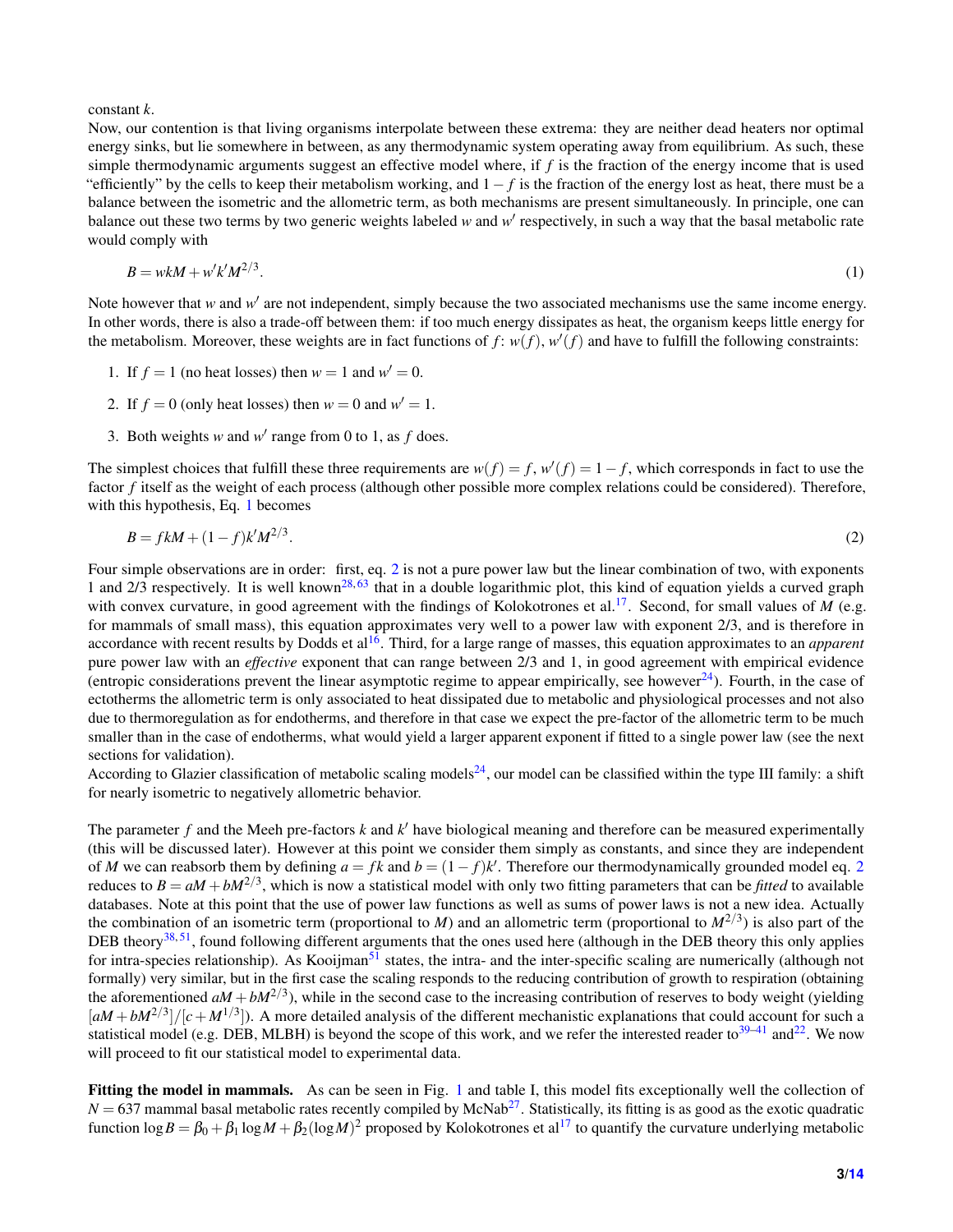scaling, but has only two free parameters instead of three and, more importantly, is thermodynamically justified. Interestingly, if the exponents were left as free parameters, the best fit would indeed give 1 and 2/3 within a 0.5% error. Fitting values are  $a = fk = 0.0016$  for the pre-factor associated to efficient energy-work conversion isometric term and  $b = (1 - f)k' = 0.079$  for the pre-factor associated to heat dissipation, while a pure power law can be approximated with an effective exponent  $\alpha \approx 0.72$ (see table I).

Once we have shown that the model fits exceptionally well the data (outperforming the pure power law model through a model comparison based on Akaike Information Criterion), in what follows we go back to the original model eq. [2](#page-2-1) and focus on the biological variables  $k$ ,  $k'$  and  $f$ ; we will advance a formula for  $k'$  and accordingly predict an estimation for  $f$ , which we will show to be on good quantitative agreement with independent empirical evidence.

**Estimating**  $k'$  and  $f$ . Note at this point that  $b$  and  $k'$  should be of the same order of magnitude and  $k' > b$  for our model to be consistent. Let us now estimate  $k'$ . For a pure heater of mass M and density  $\rho$  at constant temperature, heat generated inside its volume *V* is balanced with the heat lost through its surface area *A*. The 'basal metabolic rate' of the heater can then be defined as the total heat loss  $Q = qA = k'M^{2/3}$ , where q is the energy loss per time and area units. Now, a simple dimensional analysis yields  $A = [d/\rho^{2/3}]M^{2/3}$ , where *d* is a dimensionless number depending on the geometry of the body  $-d = 6,4.83$  or 7.2 for a cube, a sphere and a tetrahedron respectively– (note that body shape considerations have been reported to play a role in other works<sup>[24](#page-7-20)</sup>). Now, *q* can be further separated in several components according to the different physical mechanisms that yield heat dissipation. If we only consider convection  $q_c$  and radiation  $q_R$  as sources of heat losses (this being a fair approximation under the conditions of basal metabolic rate measurement, where evaporation through transpiration or respiration is not relevant for most of the mammals), then  $q = q_C + q_R$ . The first summand  $q_C = h_C \Delta T$ , where  $h_C$  is the convective heat transfer coefficient (which for still air *h<sub>C</sub>* ranges between 3-4  $W/m^2 K^{33}$  $W/m^2 K^{33}$  $W/m^2 K^{33}$ ) and  $\Delta T = T_s - T_e$  is the difference between the surface temperature of the mammal  $(T_s)$  and the environment  $(T_e)$ . Considering on the other hand radiation losses, note that animals radiate heat similar to a black body in infrared wavelengths. Therefore, one can use Stefan-Boltzmann law for black bodies such that  $q_R = \sigma (T_s^4 - T_e^4) \approx 4\sigma ((T_e + T_s)/2)^3 \Delta T := h_R \Delta T$ , where  $\sigma \approx 5.67 \cdot 10^{-8} W m^{-2} K^{-4}$  in SI units. Altogether, as  $k'M^{2/3} = qA$ , solving for  $k'$  we end up with a general expression  $k' = d(h_R + h_C)\Delta T\rho^{-2/3}$  where, remarkably, all parameters are now empirically observable.

As a rough approximation, we can now estimate  $k'$  by taking average values for all the parameters:  $d \approx 6$ , a water-like density  $\rho \approx 1000 \ kg/m^3$ , and  $h_C \approx 3.5$ . According to Mortola<sup>[34](#page-7-23)</sup> a good average for mammals is  $\Delta T \sim 5^{\circ}C$ . Averaging for  $T_e$  ranging between 15°*C* and 30°*C*, and for  $T_s$  being 1 to 10 degrees higher than  $T_e$ ,  $h_R$  gives values between 5.5 and 6.5, thus we take  $h_R \approx 6$  as an average. This yields  $k' \approx 3$  in SI units, for which  $Q(W) = k'M^{2/3} \approx 3M^{2/3}(kg)$ . Transforming into appropriate units  $Q(kJ/h) \approx 0.1 M^{2/3}(g)$ , i.e.  $k' \approx 0.1$ . Note that this estimation depends on several empirical variables that show variability, so this number should be taken with caution (performing a parametric analysis of  $k'$  for a range of plausible values:  $d \in [5,7]$ ,  $h_C \in [3,4]$ ,  $T_e \in [280,300]$ ,  $T_s \in [T_e+1, T_e+10]$  we find however  $\langle k' \rangle \approx 0.1$  so the approximation is robust). Note that  $k' > b$  but of similar order of magnitude, as previously required. Since  $b = k'(1-f) \approx 0.079$ , our simple approximation predicts  $f \approx 0.21$ , and the efficient energy metabolic consumption per mass unit  $k = a/f \approx 0.0076 \text{ kJ/kg}$ . Now, whereas (to the best of our knowledge) there are no accurate direct experimental estimates for *f* in the literature, our prediction can still be tested against experimental evidence in the following terms. The principal sources of heat in the organism of mammals are the synthesis of ATP through the oxidation of nutrients<sup>[36](#page-7-24)</sup>, and the subsequent use of this ATP as energy source for other biological reactions. Animal ATP is generated inside mitochondria mainly via oxidative phosphorylation, or cellular respiration. It has been estimated<sup>[35](#page-7-25)</sup> that this pathway actually produces more that 90% of ATP. Furthermore, note that glycolisis is discarded here as this alternative pathway is only significant under low levels of oxygen and other circumstance which do not typically hold under the comfortable conditions of basal metabolic rate measurement. Now, the oxidation of glucose produces the energy to create ATP from ADP, however, only about  $42\%^{36}$  $42\%^{36}$  $42\%^{36}$  of the energy stored in glucose is captured in ATP (the other 58% being converted into heat), thus *f* ≤ 0.42. ATP is subsequently used to fuel a plethora of biological reactions, and rough estimations $37$  quantify that only about 50% of this energy is actually used (ATP hydrolysis is usually higher than the energy necessary to carry subsequent biological reactions), and the rest contributes to heat losses. This gives a (totally independent) empirical estimation  $f \approx 0.21$ , which remarkably matches our prediction. Incidentally, note that a recent study<sup>[65](#page-8-11)</sup> elaborates on models similar to eq[.2](#page-2-1) at the cellular level to explain observed scaling relationships between mitochondrial populations, cell growth, and cell survival.

Varying climatic conditions: Polar vs hot desert mammals. The universality of Kleiber's law ultimately stems from the universality of cell's energy source. Consequently, the predicted values for *f* should be considered a reasonable average value for all mammals. Interestingly enough, mitochondria evidence slight adaptations for animals living in cold and hot environments. For example, for polar mammals, the concentration of thermogenin inside the mitochondria is unusually high (constituting up to 15% of the total protein in the inner mitochondrial membrane<sup>[42](#page-8-12)</sup>). Thermogenin actually uncouples oxidative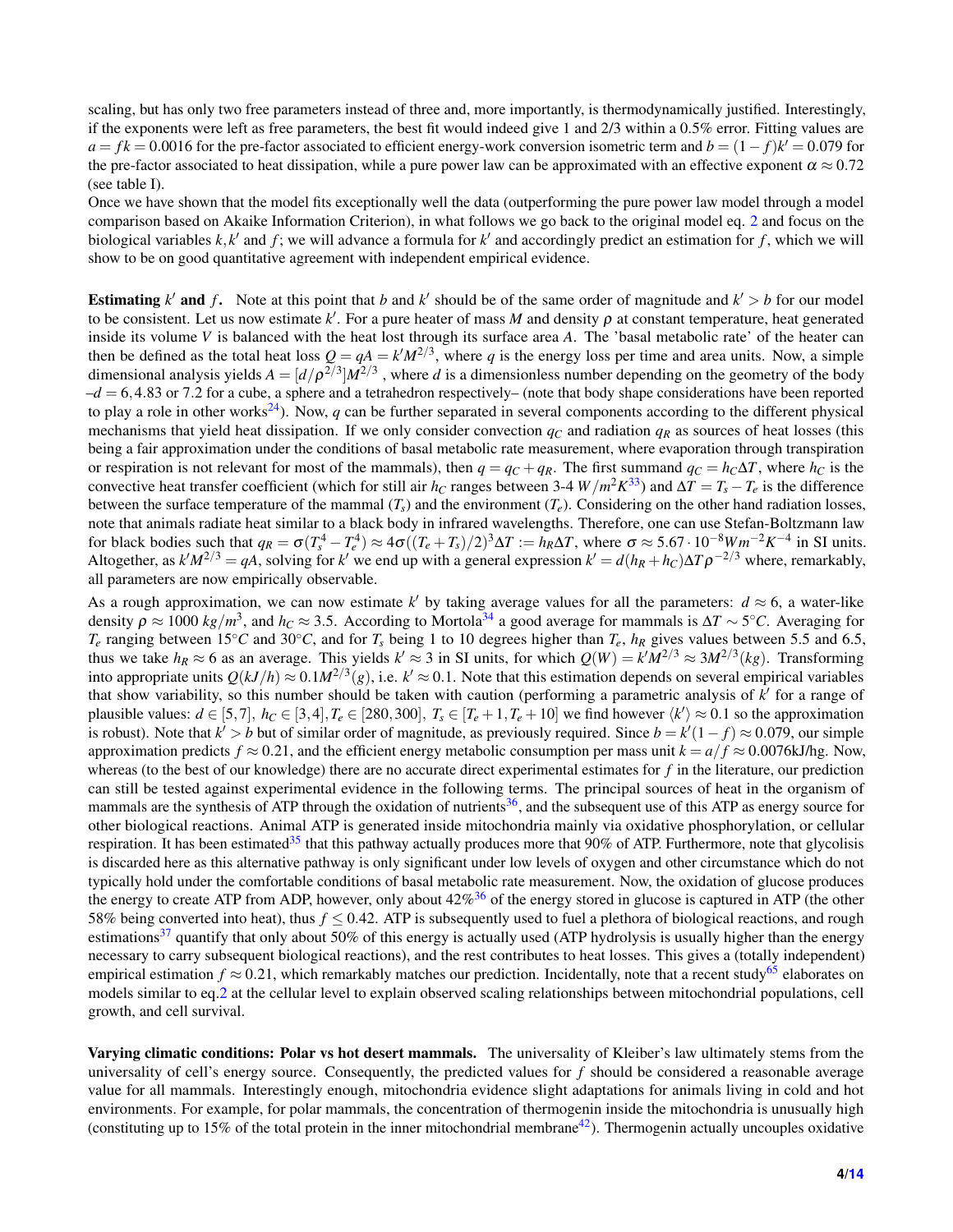phosphorylation from ATP synthesis, causing all energy released by the oxidation of glucose to be released as heat, without creating ATP, hence warming up the animal: this and other similar uncoupling proteins are a way to effectively decrease energy conversion efficiency f in mitochondria. According to our theory, the climatic adaptations in mitochondrial energetic efficiency should cluster polar and desert mammals, have a net effect in the respective values of *f* , and thus in the apparent exponent of a pure power law fitting. In particular, the ratio *b*/*a* ∝ (1− *f*)/ *f* increases as *f* decreases, i.e. polar mammals with lower (mitochondrial) energy conversion efficiency should have larger *b*/*a* ratios than hot desert ones, and hence lower effective exponents (closer to 2/3) in a pure power law fit according to eq. [2.](#page-2-1) To test this prediction, we have extracted all polar and hot desert mammals from McNab's dataset, and plotted their basal rates in figure [2](#page-10-0) (blue points for polar environments, orange points for hot deserts), along with a fit to the model (of course parameter values from these fits will be different than for the whole set, as the whole set shows an average behavior for the whole mammals, with higher dispersion; this is confirmed by the fact that scatter in these subsets respect to their fitting line is smaller than in the whole set). Remarkably, both subsets are clustered, with polar mammals having on average larger metabolic rates than desert ones for a given mass, in agreement with the results presented by Lovegrove<sup>[52,](#page-8-13) [53](#page-8-14)</sup>. Fristoe et al.<sup>[54](#page-8-15)</sup> shows that shifts in the basal metabolic rate help both birds and mammals to adapt to different environmental temperature regimes. Both *b*/*a* and the effective exponents agree with the predictions of our theory. Interestingly, the effective slope for polars is  $\alpha \approx 0.69$ , a value which is closer to 2/3, the expected one for pure heaters (see table I for the fitting details). Accordingly, the well-known tendency of polar mammals to be larger than desert ones can be justified in terms of the aforementioned considerations (as polar mammals tend to be more energetically inefficient, they need to be larger to reduce the impact of heat dissipation).

From a statistical point of view, one can design a simple statistical experiment which can help to further confirm that predictions from our model are genuine and our model reflects some true underlying effects. The experiment consists in considering the subset of cold and desert mammals altogether (a total of  $N = 113$  species) and make a model selection for three statistical models: a pure power law (M1), our model (M2) and an hybrid model which fits two versions of Eq[.2:](#page-2-1) one for desert mammals  $a_hM + b_hM^{2/3}$  and another one for cold mammals  $a_cM + b_cM^{2/3}$ . AIC for M1, M2, and M3 respectively are -233, -245 and -277. Note that M2 outperforms M1 for this subset. More importantly, if clustering of polar and desert mammals was an artifact, then M3 shouldn't outperform M2. However we find much lower AIC in the last case: the relative likelihood of M3 with respect to M2 is approx  $\exp(16) \approx 9 \cdot 10^6$ , providing a compelling statement that the model reflects some true underlying effects.

Finally, note that while climatic conditions might have an effect on  $k'$  (for instance, differences between skin and environment temperatures play a role in the computation of the radiative source  $q<sub>R</sub>$ ), the constant related to efficient energy conversion should be considered similar for the whole set of mammals. If this hypothesis is correct, from Fig. [2](#page-10-0) it would follow that  $f \approx 0.14$  for polar animals and  $f \approx 0.4$  for desert ones, while  $k' = 0.16$  and 0.109 respectively. These new predictions await for experimental confirmation.

As f is the fraction that does not appear as heat, one would therefore expect to see differences between direct calorimetry (measuring heat production) and indirect calorimetry (oxygen consumption). These quantities cannot coincide, otherwise all energy consumed would be lost as heat and this is not possible since a fraction of the chemical energy ingested by the organism must be used for cellular work, and for building blocks for storage, of for growth of the somatic body and for reproductive material. This is precisely what *f* quantifies. As we have already mentioned, there are not many reliable measurements of this quantity in the literature. It is clear that in rapidly growing embryos or organisms differences between direct and indirect calorimetry have to be more evident. In fact, Zotin<sup>[55](#page-8-16)</sup> shows several examples of this kind, allowing us to estimate  $f = (Q_{O_2} - Q)/Q_{O_2}$ , where  $Q_{O_2}$  is the consumed energy measured by the oxygen consumption (indirect calorimetry) and  $Q$ is the consumed thermal energy measured by the heat lost (direct calorimetry). We can see in the results shown in Zotin<sup>[55](#page-8-16)</sup> (in particular, Figs. 3.26, 3.38, and 3.29, and tables 3.7 and 3.8), that values of *f* oscillate between 0.13 and 0.25, again in agreement with our predictions. Moreover, for human adults at rest, we see that *f* takes a value of about  $\approx 0.15$  (Fig. 3.32 in<sup>[55](#page-8-16)</sup>).

So far our analysis dealt with mammals. In what follows, we extend this analysis to birds, insects and plants. These are smaller databases than the ones used for mammals which however are large enough for accurate statistical analysis. We will show that while in these cases a pure power law model provides reasonably similar statistical results than our proposal, the effective exponent found varies from case to case, thus one would need individual ad hoc theories that could explain the particular effective exponent for each case. On the other hand, all the results indeed comply with a combination of isometric and allometric scalings of the shape of equation [2,](#page-2-1) with varying pre-factors.

**Extension to birds and insects.** As an extension, we first make use of McNab's collection of bird's metabolic rates $31 \text{ (more)}$  $31 \text{ (more)}$ than 500 species) and Chown et al's insect database<sup>[32](#page-7-9)</sup> (more than 300 species). In the case of birds, we further split the analysis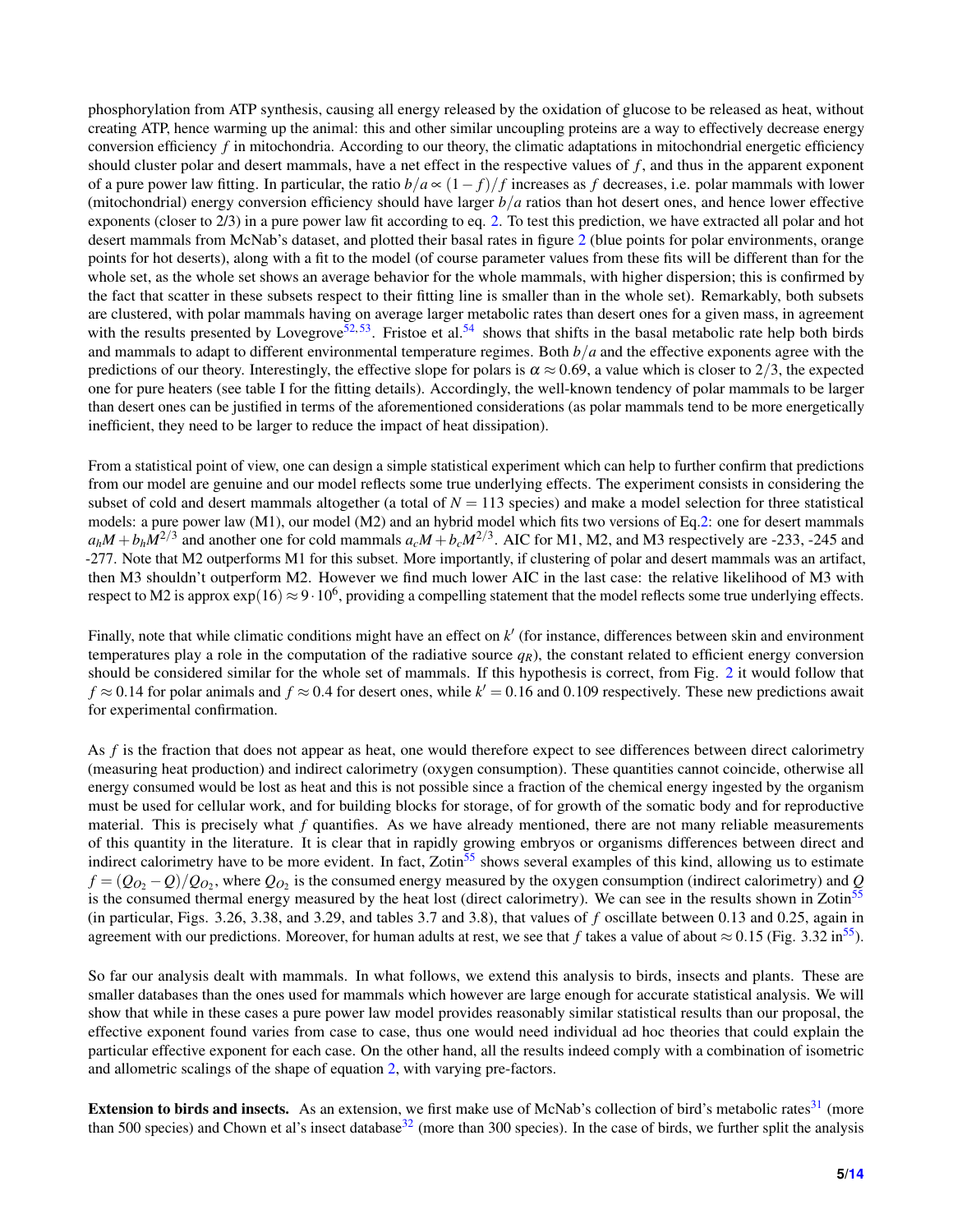into flying and flightless species, and plot their metabolic rates in both panels of fig. [3.](#page-10-1) For the case of flying birds (503 species), the apparent power law exponent is  $\alpha \approx 0.657$  -deviating from the theoretical prediction 3/4-, but we can see that eq. [2](#page-2-1) fits reasonably better the whole range. For flightless species the dataset is much smaller (22 species). Within this category, note that the largest species (emu and ostriches) are known to have abnormally low metabolic rates $43,44$  $43,44$ . In fact, the fitted apparent exponent  $\alpha$  varies between 0.74 and 0.8 if these species are removed. In this latter case, no strong differences are found between the pure power law and equation [2](#page-2-1) (if no splitting between flying and flightless birds is performed, results are very similar to the flying case, as flightless birds are much less common). Note that flying birds tend to have larger values of *B* than mammals and comparatively behave closer to the 'heater' limit  $\alpha = 2/3$ . On the other hand, flightless birds cluster towards lower metabolic rates than flying ones, and behave closer to mammals (as a matter of fact, the rates for flightless birds are compatible with the curve found for mammals).

In the case of insects (ectotherms), metabolic rates were measured for external temperatures controlled between 20 and  $30^{\circ}$ C depending on the species<sup>[32](#page-7-9)</sup>. The scaling is plotted in fig. [4,](#page-12-0) for which we find yet another different apparent exponent,  $\alpha \approx 0.82$ . Eq[.2](#page-2-1) also gives a good fit to the whole range, although for this case data are highly scattered so it is difficult to compare the accuracy of both models. Note that in this case the effective exponent  $\alpha$  is larger than what we observed for both birds and mammals (endotherms): this is consistent with our theory as insects are ectotherms and therefore the allometric term was expected to have a smaller pre-factor as thermoregulation is not present, in good agreement with empirical findings (see table [1](#page-11-0) where it is shown that the prefactor *b* of the allometric term for insects is one order of magnitude smaller than for birds or mammals). Incidentally, note that an analogous formula for  $k'$  could be used to estimate  $f$  in these cases, provided we had empirical estimates for *T<sub>s</sub>* for these families. Again, finding a smaller value for the pre-factor *b* suggests a small value for *k'*, and this can also be justified as  $\Delta T$  tends to be much smaller for poikilotherms.

Extension to plants. To round off, we consider the case of plants. In this case, it is neither clear what a basal metabolic rate is, nor if measurements for plants are done in their thermal neutral zone, as many are field studies in forests. Nonetheless, as plants also dissipate energy into heat our theory can be extended to this realm. Moreover, it has been found that the scaling of the respiration rate with respect to the total mass of the plant presents also a clear curvature $61$ . The term associated to heat dissipation must take into account that plants have a branched fractal surface encompassing their volume<sup>[62](#page-8-20)</sup>. As the surface to volume ratio is higher ( $S \sim V^{D/3}$  where  $2 < D < 3$  is the surface fractal dimension), the risk of overheating is smaller, allowing much bigger sizes than in animals. According to West et al.<sup>[12](#page-7-2)</sup>  $S \sim V^{3/4}$ , yielding  $D \approx 2.25$  (see also<sup>[45](#page-8-21)</sup>), and thus our effective model reduces to  $B = aM + bM^{3/4}$ . As the exponents of the isometric and allometric parts are now closer, we expect a much less curved relationship with a higher effective slope ranging between 0.75 and 1. To test these predictions we have used the database of basal metabolic rates compiled by Mori et al.<sup>[46](#page-8-22)</sup> that includes about 200 trees and seedlings. They showed measures of metabolic rate against both total mass (including the roots) and aboveground mass. To make the comparison with mammal data homogeneous, we have used metabolic rate against total mass. Figure [5](#page-13-1) shows these data, together with a fit to the model. As can be seen in table I, the fit is excellent. A pure power low model with exponent  $\alpha \approx 0.81$  (larger than for mammals) is a good fit as well, although our model seems to reproduce slightly better the high mass regime. As in the case of mammals, it is interesting to stress that if the second exponent of the model is left as a variable, the best fitting correctly yields the value 3/4. As a final comment, Mori et al. stated in their paper that they found a concave curvature in their data. But this was due to the fact that they were mixing measures from adult individuals with measures from seedlings, which are growing quickly and have an altered metabolism. If we exclude seedlings and consider masses higher than 10 g we find no vestige of concavity (if fact, for masses higher that 0.1 g curvature is imperceptible).

#### **Statistical methods**

Here we summarise some statistical procedures for the model fits reported in table [1.](#page-11-0) First, we found that the dispersion of the data is multiplicative (proportional to the magnitude) and log-normally distributed. That means that error is normally distributed in logarithmic space. Since least-squares minimization requires errors to be normally distributed, the fitting procedure of each model consists in applying least-squares minimization to the logarithm of data (log(*B*) vs. log(*M*)). In other words, the nonlinear regression procedure to fit the data tries to find those values of the parameter estimates which minimize the Residual Square Error (RSS) in logarithmic space RSS=  $\sum_{i=1}^{N} (\log(y_{obs}) - \log(y_{th}))^2$ .

Goodness of fit results include the coefficient of determination  $r^2$ , reduced  $\chi^2$  and Akaike Information Criterion<sup>[60](#page-8-23)</sup>. The  $\chi^2$  test is performed using the version of the  $\chi^2$  statistic which is common in particle physics and astronomy, namely  $\chi^2 = \sum_{k=1}^{N} [y_{obs}(k) - y_{th}(k)]^2 / \sigma^2$ , where residuals are normalised by the standard deviation of data<sup>[59](#page-8-24)</sup>. The computation of the  $\chi^2$  statistic is also performed in logarithmic space. For good agreement and good estimation of standard deviations, its expected value  $\langle \chi^2\rangle= N-p,$  where *N* is the total number of data and *p* the number of parameters to fit. We used the reduced version  $\chi^2 = \chi^2/(N-p)$  whose expectation is one (i.e. good models and fits get values close to 1, and the golden rule is the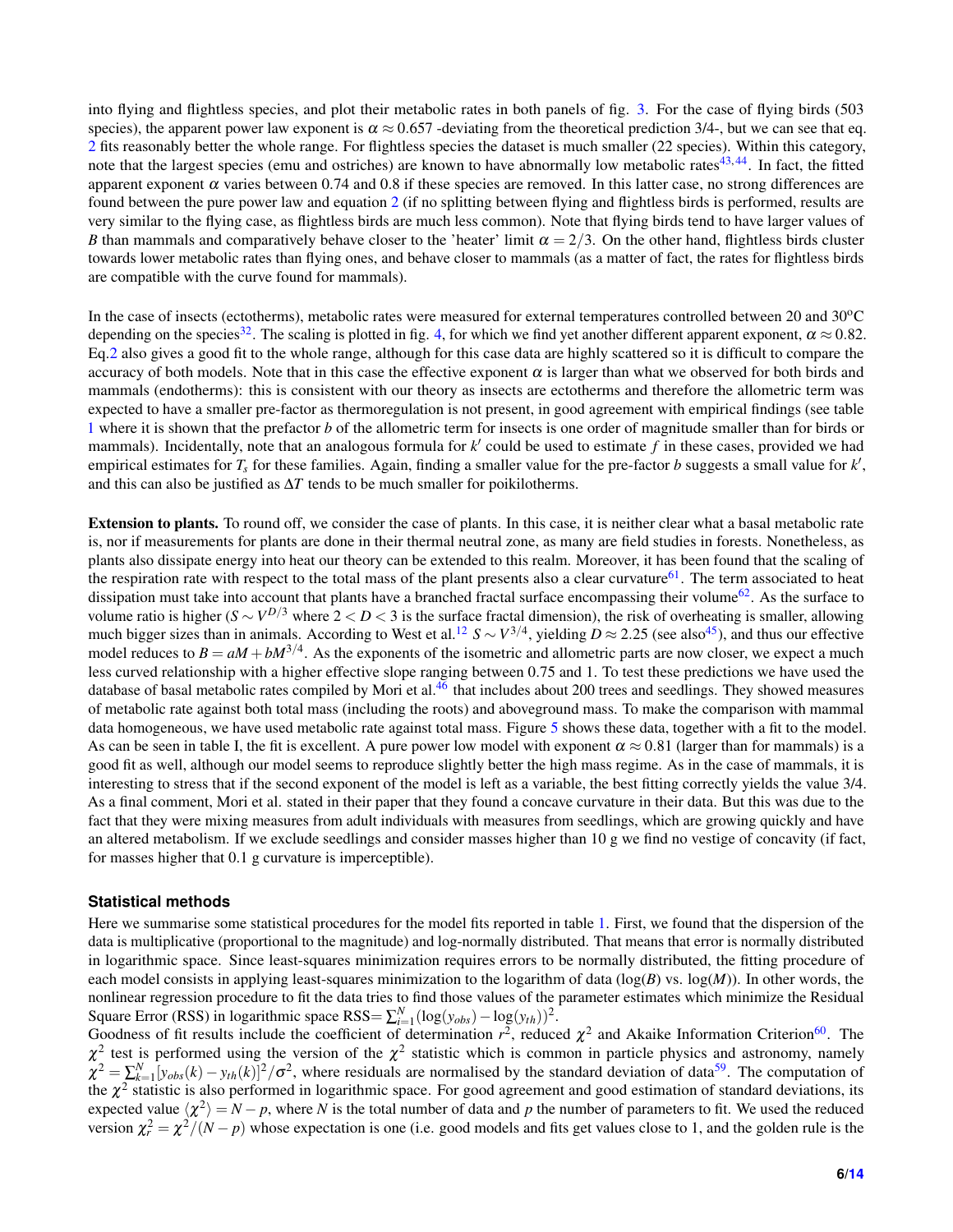smaller the better). For the Akaike Information Criterion (AIC), the golden rule is the smaller the better. AICs are computed by transforming the data into logarithmic space (where error is normally distributed) and exploiting the relation between log-likelihood and RSS via  $AIC := 2k + N \ln(RSS/N)$ , where *k* is the number of free parameters in the model and *N* the number of data points (note that for practical reasons we assume  $\sigma$  to be constant across models as all have similar error distributions and thus the AIC is defined up to a constant, enabling its use to compare different models with respect to the same dataset, but not across different datasets) .

### **Conclusion**

In this contribution we have built on Swan's<sup>[58](#page-8-7)</sup> (essential energesis is not enough to keep mammals warm) and the heat dissipation limit (HDL) paradigm<sup>[6](#page-6-7)</sup> (which assumes that the capacity to dissipate heat is in fact a limit more restrictive than the energy supply). Our effective model for the body mass dependence of basal metabolic rate was already suggested by Yates in the context of a comparison between homeotherms and poikilotherms<sup>[63](#page-8-8)</sup> (whose qualitative shape was already known to interpolate among several possible effective exponents<sup>[28](#page-7-7)</sup>); here we provide a simple yet sound thermodynamic interpretation of the isometric and allometric terms according to which the model is not anymore just a fitting function. According to such interpretation, pre-factors have a physical meaning and can be measured experimentally; in this sense the model generates self-consistent predictions which successfully account in a simple and quantitative way for a range of biologically relevant features.

Following Glazier's proposal<sup>[24](#page-7-20)</sup> and the DEB predictions<sup>[51](#page-8-4)</sup> that point to combinations of isometric and allometric mechanisms operating underneath as explanation of the basal metabolic rate functional shape, we have confirmed that the wealth of different apparent exponents found for mammals, birds, insects and plants emerge possibly due to such an additive model. Under this interpretation of Yates' model, the (now physically observable) pre-factors can vary according to exogenous conditions, what ultimately leads to different *effective* exponents from a pure scaling (single power law) point of view. That is, parameters of Equation [2](#page-2-1) are not just fitting constants but, much on the contrary, have a physical meaning and can be empirically estimated and self-consistently predicted, as we have shown. In the case of mammals, our proposal predicts an average value  $f \approx 0.21$ that is confirmed by independent experimental evidence, although further measurements of direct calorimetry (heat production) and indirect calorimetry (oxygen consumption) are needed to further test this prediction. The relation between energy lost as heat and mass, the energy conversion efficiency of the metabolism, the precise curvature observed in basal metabolic rate data and their asymptotic limit, the clustering in the data between desert and polar mammals and the lower efficiency for the second group, and the higher effective exponent found in insects and plants are also results that can be explained in the light of this approach. We humbly hope that these findings can help reconciling different empirical evidence and models, and sheds some light on the role that evolutionary trade-offs between the energy dissipated as heat and the energy efficiently used by the organism to keep it alive, might play in the onset of metabolic scaling laws. Finally, possible couplings and feedbacks at the ecological community level –due to competition and other evolutionary gradients– might have also played a role in the ultimate shaping of these metabolic laws, which according to previous evidence have shifted across evolutionary transitions<sup>[64](#page-8-25)</sup>. In this sense, the eventual influence from the macroecological level downwards is an open question that deserves further investigations.

#### **References**

- <span id="page-6-0"></span>1. Robiquet, T. Rapport sur un mémoire addressé al?Académie Royale de Médecin par MM Sarrus et Rameaux. Bull Acad R *Med Belg* 3, 1094-1100 (1839).
- <span id="page-6-1"></span>2. Rubner, M. Uber den einfluss der korpergrosse auf stoffund kraftwechsel. *Z. Biol.* 19, 536-562 (1883).
- <span id="page-6-2"></span>3. Krogh, A. *The Respiratory Exchange of Animals and Man* ( Longmans, Green: London, UK, 1916).
- <span id="page-6-3"></span>4. Kleiber, M. Body size and metabolism. *Hilgardia* 6, 315-353 (1932)
- <span id="page-6-4"></span>5. Heusner, A. Energy metabolism and body size. I. Is the 0.75 mass exponent of Kleiber's equation a statistical artifact? *Respir. Physiol.*48, 1-12 (1982).
- <span id="page-6-7"></span>6. Speakman, J. R. & Krol, E. Maximal heat dissipation capacity and hyperthermia risk: neglected key factors in the ecology of endotherms. *Journal of Animal Ecology* 79, 726-746 (2010).
- <span id="page-6-5"></span>7. White, C. R. & Seymour, R. S. Mammalian basal metabolic rate is proportional to body mass<sup>2/3</sup>. *Proc. Natl Acad. Sci. USA* 100, 4046-4049 (2003).
- <span id="page-6-6"></span>8. Bartels, H. Metabolic rate of mammals equals the 0.75 power of their body weight. *Exp. Biol. Med.* 7, 1 (1982).
- 9. Feldman, H. A. & McMahon, T. A. The 3/4 mass exponent for energy metabolism is not a statistical artifact. *Respir. Physiol.* 52, 149-163 (1983).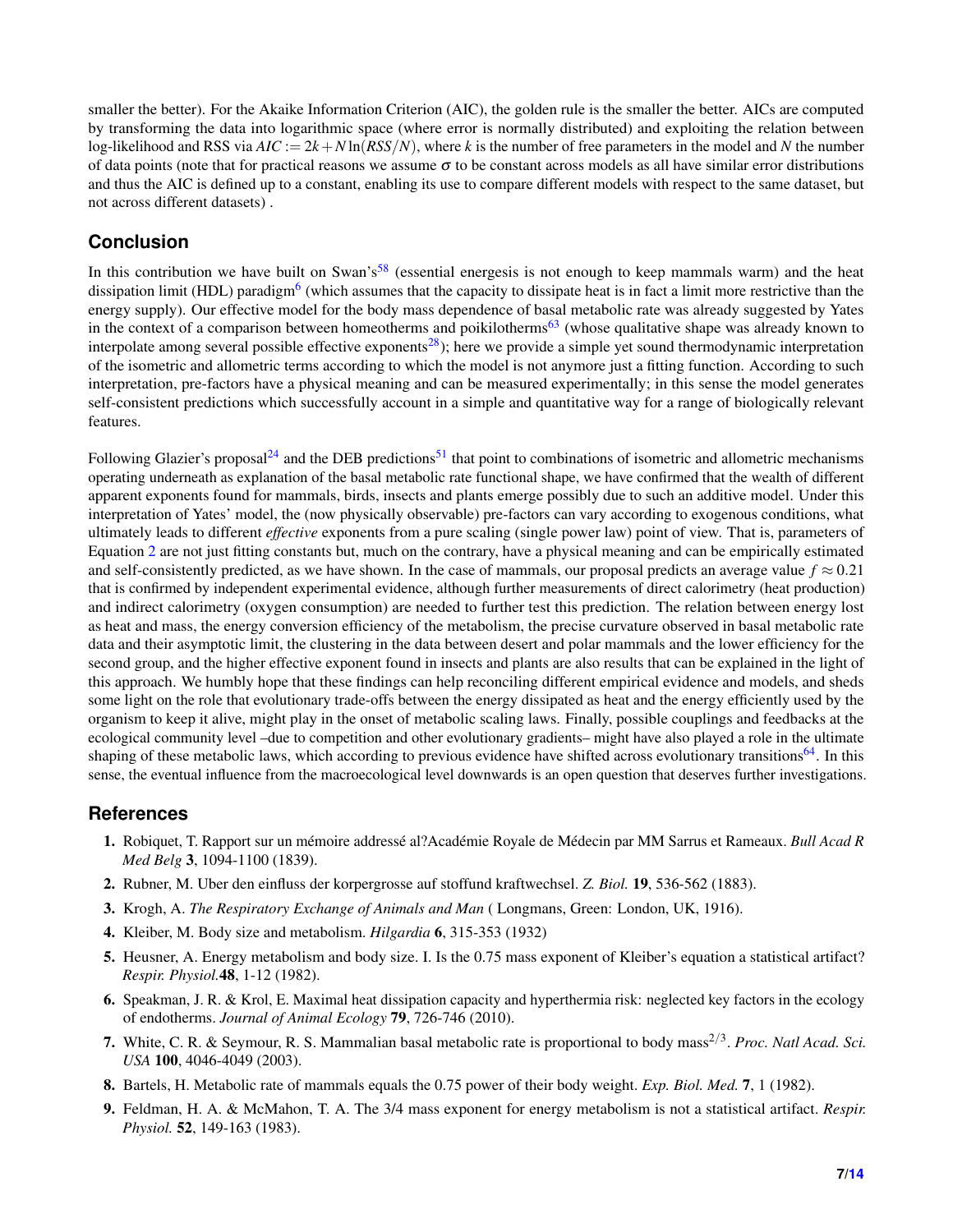- <span id="page-7-0"></span>10. Savage, V. M. et al. The predominance of quarter-power scaling in biology. *Funct. Ecol.* 18, 257-282 (2004).
- <span id="page-7-1"></span>11. White C.R. & Seymour R.S. Allometric scaling of mammalian metabolism, *J. Exp. Biol.* 208, 1611-1619 (2005).
- <span id="page-7-2"></span>12. West, G. B., Brown, J. H.& Enquist, B. J. A general model for the origin of allometric scaling laws in biology. *Science* 276, 122-126 (1997).
- 13. West, G. B., Brown, J. H.& Enquist, B. J. A general model for the structure and allometry of plant vascular systems, *Nature* 399 (6745):664-667 (1999).
- <span id="page-7-17"></span>14. Banavar J.R., Maritan A. & Rinaldo A. Size and form in efficient transportation networks, *Nature* 399, 130 (1999).
- <span id="page-7-3"></span>15. Banavar J.R., Cooke T.J., Rinaldo A. & Maritan A. Form, function and evolution of living organisms, *Proc. Natl. Acad. Sci. USA* 4, 9 (2013).
- <span id="page-7-4"></span>16. Dodds, P. S., Rothman, D. H. & Weitz, J. S. Re-examination of the 3/4 law of metabolism. *J. Theor. Biol.* 209, 9-27 (2001).
- <span id="page-7-5"></span>17. Kolokotrones, T, Savage, V. Deeds, E. J. & Fontana, W. Curvature in metabolic scaling. *Nature* 464, 753-756 (2010).
- <span id="page-7-14"></span>18. Hayssen, V. & Lacy, R.C. Basal metabolic rates in mammals: Taxonomic differences in the allometry of BMR and body mass. *Comp. Biochem. Physiol. A Mol. Integr. Physiol.* 81 741-754 (1985).
- <span id="page-7-12"></span>19. MacKay, N.J. Mass scale and curvature in metabolic scaling Comment on: T. Kolokotrones et al., Curvature in metabolic scaling, *J. Theor. Biol.* 280, 194-196 (2011).
- <span id="page-7-13"></span>20. Clarke, A., Rothery, P., & Isaac, N.J.B. Scaling of basal metabolic rate with body mass and temperature in mammals, *J. of Animal Ecology* 79, 610-619 (2010).
- <span id="page-7-15"></span>21. Hubert, A.J. A Skeptics view: "Kleiber's law" or the "3/4 Rule" is neither a Law nor a Rule but Rather an Empirical Approximation, *Systems* 2, 186-202 (2010).
- <span id="page-7-18"></span>22. Glazier, D.S. Scaling of Metabolic Scaling within Physical Limits, *Systems* 2, 425-450 (2014).
- <span id="page-7-10"></span>23. Newberry M.G., Ennis D.B. & Savage V.M. Testing Foundations of Biological Scaling Theory Using Automated Measurements of Vascular Networks, *PLoS Comput. Biol.* 11 (8) (2015).
- <span id="page-7-20"></span>24. Glazier, D.S. Beyond the "3/4-power law: Variation in the intra and interspecific scaling of metabolic rate in animals. *Biol. Rev.* 80, 611-662 (2005).
- <span id="page-7-6"></span>25. Marañon. E. Cell Size as a Key Determinant of Phytoplankton Metabolism and Community Structure, Ann. Rev. Marine *Science* 7 241-264 (2015).
- 26. Kozlowski, J. & Konarzewski, M. West, Brown and Enquist's model of allometric scaling again: the same questions remain. *Funct. Ecol.* 19 (4) 739-743 (2005).
- <span id="page-7-11"></span>27. McNab, B.K. An analysis of the factors that influence the level and scaling of mammalian BMR. *Comp. Biochem. Physiol. A* 151, 5-28 (2008).
- <span id="page-7-7"></span>28. White, C. R. & Kearney, M. R. Determinants of inter-specific variation in basal metabolic rate. *J Comp Physiol B* 183, 1-26 (2013).
- <span id="page-7-19"></span>29. Meeh, K. Oberflachenmessungen des menschlichen Körpers. Zeitschrift für Biologie 15, 425-458 (1879).
- <span id="page-7-16"></span>30. Glazier D.D. Metabolic scaling in complex living systems, *Systems* 2, 4 (2014).
- <span id="page-7-8"></span>31. McNab, B.K. Ecological factors affect the level and scaling of avian BMR, *Comp. Biochem. Physiol. A* 152 22-45 (2009).
- <span id="page-7-9"></span>32. Chown, S.L., Marais E., Terblanche J.S., Klok C.J., Lighton J.R.B., & Blackburn, T.M. Scaling of insect metabolic rate is inconsistent with the nutrient supply network model. *Func. Ecol.* 21 282-290 (2007).
- <span id="page-7-22"></span>33. Blaxter, K. M. *Energy metabolism in animals and man* (Cambridge University Press, 1989).
- <span id="page-7-23"></span>34. Mortola, J. P. Thermographic analysis of body surface temperature of mammals. *Zoological Science* 30 2, 118-124 (2013).
- <span id="page-7-25"></span>35. Chen, J., Patrick, R.C., Christopher, P.B., & James, D.Y. Regulation of mitochondrial respiratory chain biogenesis by estrogens/estrogen receptors and physiological, pathological and pharmacological implications. *Biochimica et Biophysica Acta (BBA) - Molecular Cell Research* 1793, 10, 1540-1570 (2009).
- <span id="page-7-24"></span>36. Rhoades, R. A. & Bell, D. F. *Medical Physiology* (Lippincott Williams & Wilkins, 2013).
- <span id="page-7-26"></span>37. Barasi, M. *Human Nutrition: A Health Perspective* (Hodder Arnold, 2003).
- <span id="page-7-21"></span>38. Sousa, T., Mota, R., Domingos, T., & Kooijnan, S.A.L.M. Thermodynamics of organisms in the context of dynamic energy budget theory. *Phys. Rev. E* 74, 051901 (2006).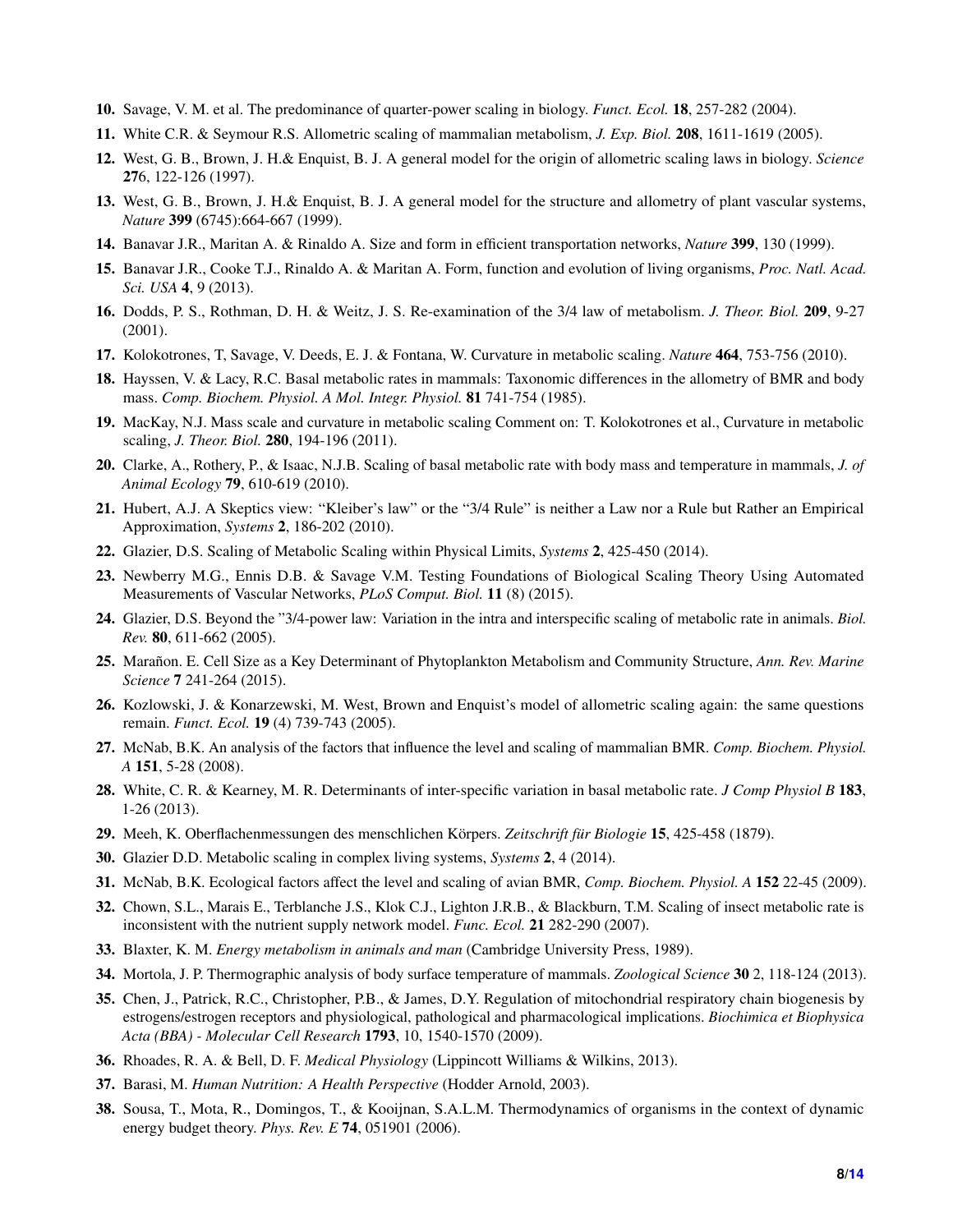- <span id="page-8-9"></span>39. Sousa, R., Domingos, T. & Kooijnan, S.A.L.M.,From empirical patterns to theory: a formal metabolic theory of life. *Phil. Trans. R. Soc. B* 363, 2453 (2008).
- 40. Sousa, R., Domingos, T., Poggiale, J.-C. & Kooijnan, S.A.L.M. Dynamic energy budget theory restores coherence in biology. *Phil. Trans. R. Soc B* 365, 3413-3428 (2010).
- <span id="page-8-10"></span>41. Nisbet, R.M., Jusup, M., Klanjscek, T & Pecquerie, L. Integrating dynamyc energy budget (DEB) theory with traditional bioenergetic models. *J. Exper. Bio.* 215, 892-902 (2012).
- <span id="page-8-12"></span>42. Lodish, H. F. et al. *Molecular Cell Biology* (W. H. Freeman, 2000).
- <span id="page-8-17"></span>43. Withers, P.C.. Energy, Water, and Solute Balance of the Ostrich Struthio camelus, *Physiological Zoology* 56, 4 (1983).
- <span id="page-8-18"></span>44. Maloney, S. K. & Dawson, T.J. Sexual Dimorphism in Basal Metabolism and Body Temperature of a Large Bird, the Emu. *The Condor* 95, 4 (1993).
- <span id="page-8-21"></span>45. Zeide, B. & Pfeifer. A Method for Estimation of Fractal Dimensions of Tree Crowns. *Forest Science* 37, 1253-1261 (1991).
- <span id="page-8-22"></span>46. Mori S. et al. Mixed-power scaling of whole-plant respiration from seedlings to giant trees. *Proc. Natl Acad. Sci. USA* 107, 1447-1451 (2010).
- <span id="page-8-0"></span>47. Agutter, P. S. & Wheatley, D. N. Metabolic scaling: consensus or controversy? *Theoretical Biology and Medical Modelling* 1, 13 (2004).
- <span id="page-8-1"></span>48. Glazier, D. S. A unifying explanation for diverse metabolic scaling in animals and plants. *Biol. Rev.* 85, 111-138 (2010).
- <span id="page-8-2"></span>49. Darveau, C.-A. et al.. Allometric cascade as a unifying principle of body mass effects on metabolism. *Nature* 417, 166-170 (2002).
- <span id="page-8-3"></span>50. Painter, P. R. Data from necropsy studies and in vitro tissue studies lead to a model for allometric scaling of basal metabolic rate. *Theor. Biol. Med. Model.* 2, 39 (2005).
- <span id="page-8-4"></span>51. Kooijman, S.A.L.M. *Dynamic Energy Budget theory for metabolic organisation* (Walter de Gruyter Inc, 1990).
- <span id="page-8-13"></span>52. Lovegrove, B.G. The Zoogeography of Mammalian Basal Metabolic Rate *The American Naturalist* 156, 201 (2000).
- <span id="page-8-14"></span>53. Lovegrove, B.G. The influence of climate on the basal metabolic rate of small mammals: a slow-fast metabolic continuum *J. Comp. Physiol. B* 173, 87-112 (2003).
- <span id="page-8-15"></span>54. Fristoe, T.S., Burger, J.R., Balk, M.A., Khaliq, I., Hof, C. & Brown, J.H., Metabolic heat production and thermal conductance are mass-independent adaptations to thermal environment in birds and mammals. *Proc. Natl. Acad. Sci. USA* 112, 15934-15939 (2015).
- <span id="page-8-16"></span>55. Zotin, A.I. *Thermodynamic Bases of Biological Processes* (Cambridge Univ. Press, 2010).
- <span id="page-8-5"></span>56. Kozlowski, J., Konarzewski, M & Gawelczyk, A.T. Cell size as a link between noncoding DNA and metabolic rate scaling. *Proc. Natl. Acad. Sci. USA* 100, 24 (2003).
- <span id="page-8-6"></span>57. Economos, A. C. Gravity, metabolic rate and body size of mammals. *Physiologist* 22 S71 (1979).
- <span id="page-8-7"></span>58. Swan, H. *Thermoregulation and bioenergetics: patterns for vertebrate survival* (American Elsevier, 1974).
- <span id="page-8-24"></span>59. Bevington, P. R. & Robinson, D. K. *Data reduction and error analysis for the physical sciences* (Mc Graw Hill, 2003).
- <span id="page-8-23"></span>60. Akaike, H. A new look at the statistical model identification. *IEEE Transactions on Automatic Control* 19 (6) 716-723 (1974).
- <span id="page-8-19"></span>61. Niklas, K.J., & Kutschera, U. Kleiber's Law: How the Fire of Life ignited debate, fueled theory, and neglected plants as model organisms *Plant Sig. & Behavior* 10 e1036216 (2015).
- <span id="page-8-20"></span>62. Rodriguez-Iturbe, I. & Rinaldo, A. *Fractal River Basins: Chance and Self-Organization* (Cambridge University Press, 1997).
- <span id="page-8-8"></span>63. Yates F.E. Comparative physiology of energy production: homeotherms and poikilotherms. *Am. J. Physiol.-Reg., Integr. Comp. Physiol.* 240 R1-R2 (1981).
- <span id="page-8-25"></span>64. DeLong, J.P., Okie, J.G., Moses, M.E., Sibly, R.M. & Brown, J.H. Shifts in metabolic scaling, production, and efficiency across major evolutionary transitions of life. *Proc. Natl. Acad. Sci. USA* 107 (2010).
- <span id="page-8-11"></span>65. J. Aryaman, H. Hoitzing, J.P. Burgstaller, I.G. Johnston & N.S. Jones, Mitochondrial heterogeneity, metabolic scaling and cell death, *Bioessays* 39, 7 (2017).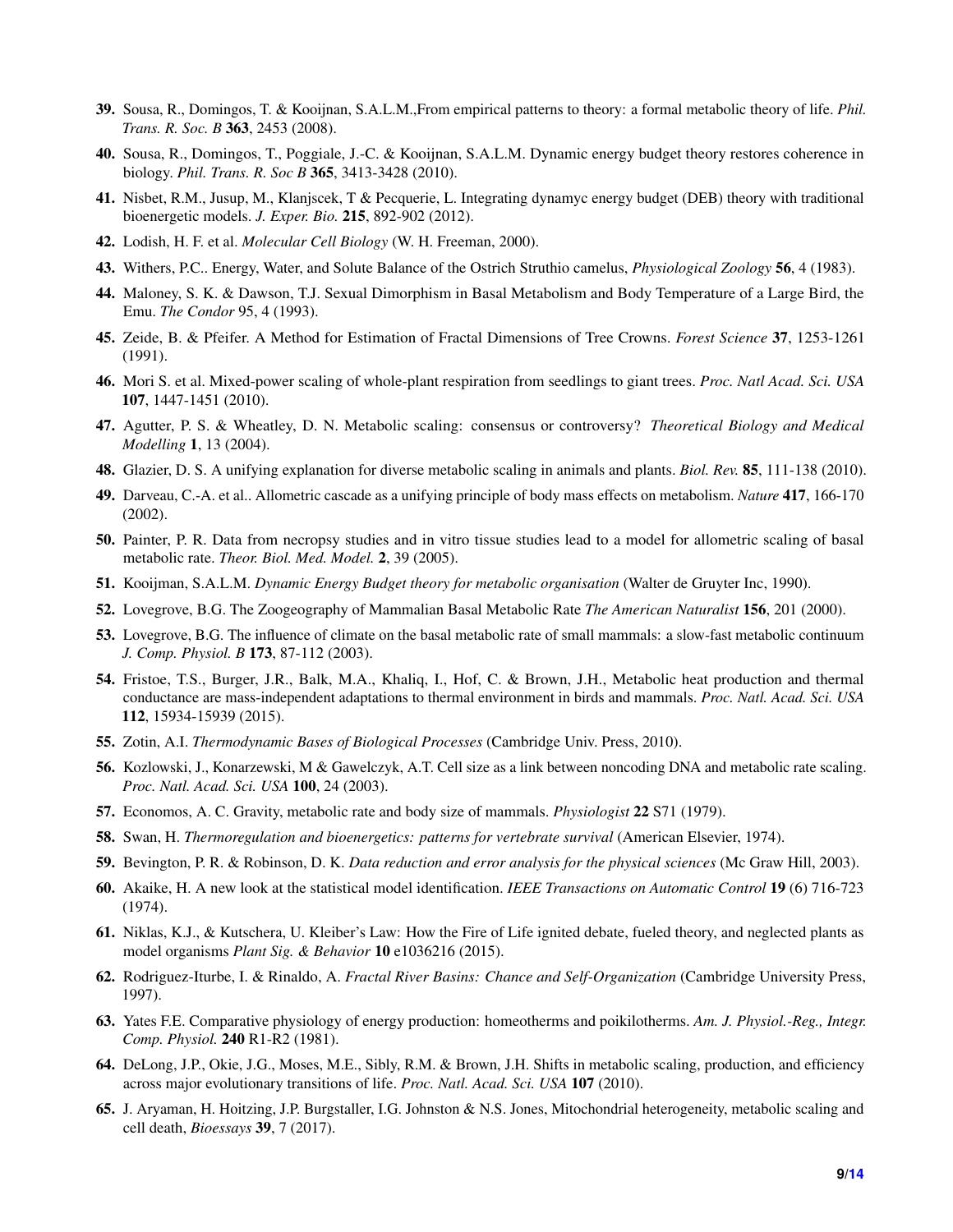<span id="page-9-0"></span>

Figure 1. Basal metabolic rate for mammals. Gray dots: basal metabolic rate data for mammals compiled by McNab<sup>[27](#page-7-11)</sup>. Red line: fitting of our theory to the data (see table I for statistical tests). Blue line: Kolokotrones et al. statistical model<sup>[17](#page-7-5)</sup>. Green line: fitting to a pure power law. We also include a logarithmic binning of the data (pink dots) where the curvature is better appreciated. These binned points have been included as a guide to the eyes to enhance the curvature of data, but fits have been performed using the raw data. The size of the points correspond to the one sigma dispersion of the residuals respect to our model for the whole set of data.

## **Acknowledgements**

We thank D. Martinez for his help in the selection of hot desert animals, A. Robledo, J. Cuesta, A. Fernandez and O. Miramontes for their useful comments and anonymous referees for very insightful remarks.

#### **Author contributions statement**

FJB and VJM conceived the initial theory. FJB, VJM, BL, LL, AM and EV developed the final theory. FJB, BL and LL analysed and fitted the data. All authors reviewed the manuscript. This work has been funded by projects AYA2013- 48623-C2-2, FIS2013-41057-P, CGL2013-46862-C2-1-P and SAF2015-65878-R from the Spanish Ministerio de Economía y Competitividad and PrometeoII/2014/086, PrometeoII/2014/060 and PrometeoII/2014/065 from the Generalitat Valenciana (Spain). BL acknowledges funding from a Salvador de Madariaga fellowship, and LL acknowledges funding from EPSRC Early Career fellowship EP/P01660X/1.

# **Competing financial interests**

The authors have no competing interests as defined by Nature Publishing Group, or other interests that might be perceived to influence the results and/or discussion reported in this paper.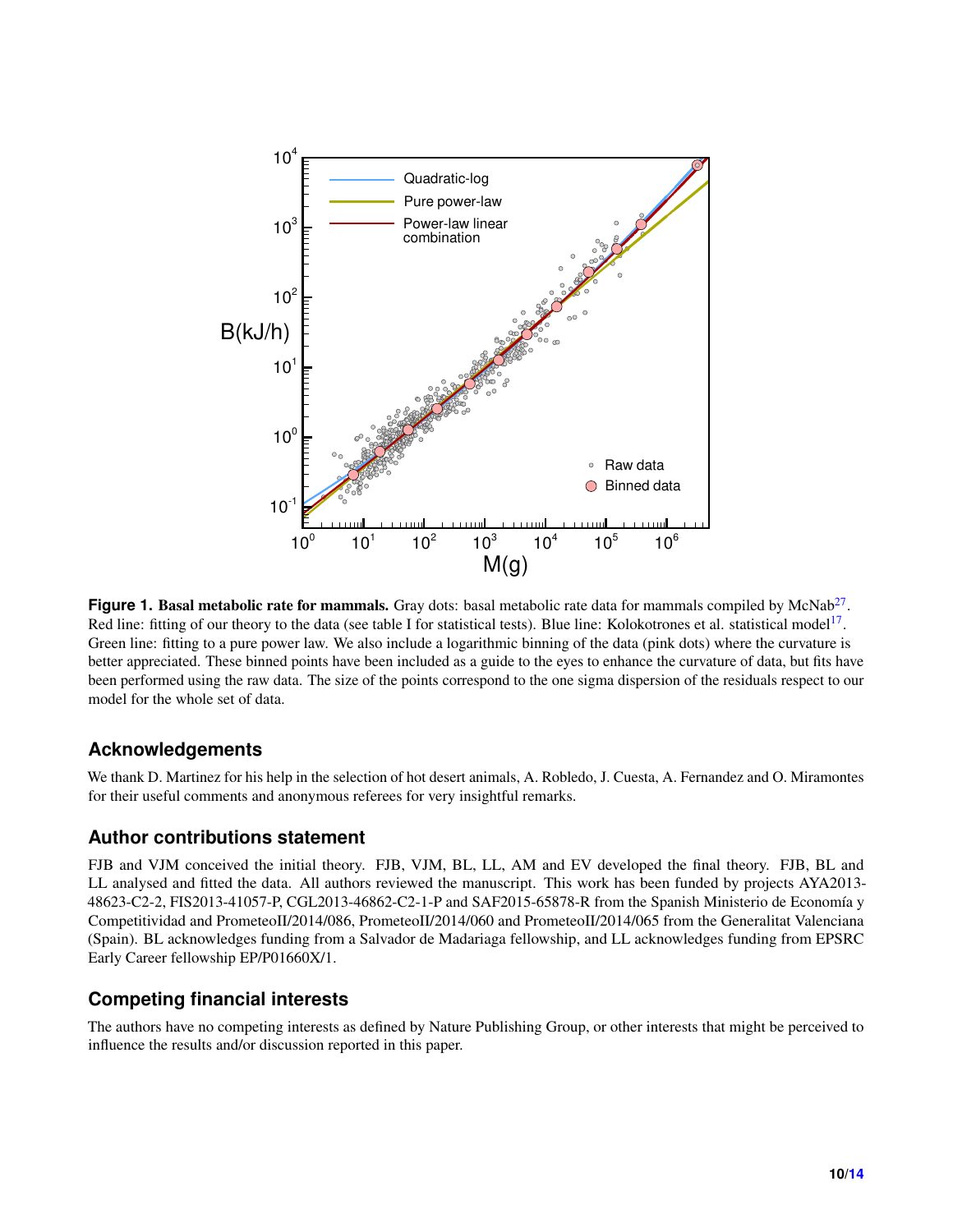<span id="page-10-0"></span>

Figure 2. Polar vs desert mammals. Orange dots: subset from McNab's data<sup>[27](#page-7-11)</sup> corresponding to hot desert mammals. Blue squares: subset corresponding to polar mammals. Orange and blue lines: fitting to the model (see table I for statistical tests).

<span id="page-10-1"></span>

**Figure 3. Basal metabolic rate for birds.** Data have been drawn from McNab<sup>[31](#page-7-8)</sup>, and split into flying species (503 data, left panel) and flightless ones (22 species, right panel. Both apparent exponents (dashed lines) differ  $\alpha \approx 0.66$  for flying species, and  $\alpha \approx \{0.74, 0.8\}$  (depending if we consider outliers ostriches<sup>[43](#page-8-17)</sup> and emus<sup>[44](#page-8-18)</sup> in the fitting) for flightless ones. The model fit is shown in solid green line (see table I for statistical tests).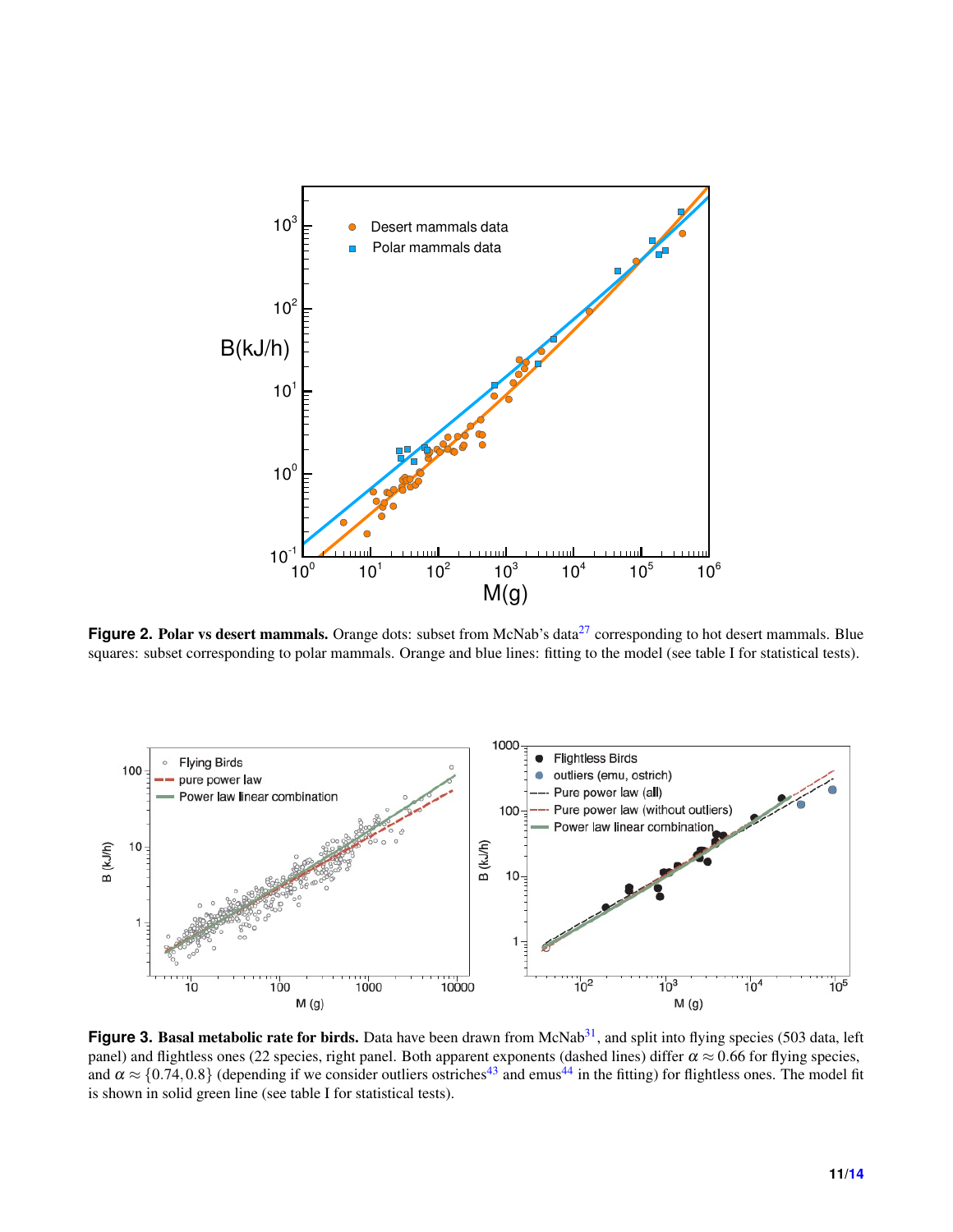<span id="page-11-0"></span>

| Database & model                                         | <b>Parameters fit</b>                              | b/a  | $\overline{r^2}(\%)$ | $\chi_r^2$ | <b>AIC</b> |
|----------------------------------------------------------|----------------------------------------------------|------|----------------------|------------|------------|
| Mammals (all, $N = 637$ )                                |                                                    |      |                      |            |            |
| $B = cM^{\alpha}$                                        | $c = 0.0692$ , $\alpha = 0.72$                     |      | 95.2                 | 1.07       | $-1220$    |
| $\log B = \beta_0 + \beta_1 \log M + \beta_2 (\log M)^2$ | $\beta_0 = -2.19, \beta_1 = 0.54, \beta_2 = 0.014$ |      | 96.1                 | 1.01       | $-1271$    |
| $B = aM + bM^{2/3}$                                      | $a = 0.0016, b = 0.079$                            | 49   | 97.9                 | 1.00       | $-1264$    |
| Polar mammals ( $N = 14$ )                               |                                                    |      |                      |            |            |
| $B = cM^{\alpha}$                                        | $c = 0.1326$ , $\alpha = 0.6928$                   |      | 98.8                 | 0.86       | $-32.0$    |
| $B = aM + bM^{2/3}$                                      | $a = 0.00085, b = 0.142$                           | 167  | 98.9                 | 0.78       | $-33.2$    |
| Desert mammals $(N = 99)$                                |                                                    |      |                      |            |            |
| $B = cM^{\alpha}$                                        | $c = 0.0556$ , $\alpha = 0.7393$                   |      | 96.9                 | 0.94       | $-233$     |
| $B = aM + bM^{2/3}$                                      | $a = 0.002, b = 0.066$                             | 29   | 97.2                 | 0.93       | $-244$     |
| Polar and Desert mammals ( $N = 113$ )                   |                                                    |      |                      |            |            |
| $B = cM^{\alpha}$                                        | $c = 0.0569$ , $\alpha = 0.7468$                   |      | 96.9                 | 1.02       | $-233$     |
| $B = aM + bM^{2/3}$                                      | $a = 0.002, b = 0.0706$                            | 35   | 97.0                 | 0.97       | $-245$     |
| Hybrid                                                   |                                                    |      | 98.0                 | 0.90       | $-277$     |
| Plants ( $N = 89$ )                                      |                                                    |      |                      |            |            |
| $B = cM^{\alpha}$                                        | $c = 0.0053$ , $\alpha = 0.81$                     |      | 95.7                 | 1.03       | $-77.5$    |
| $B = aM + bM^{3/4}$                                      | $a = 0.00021, b = 0.0064$                          | 30   | 95.8                 | 1.00       | $-78.7$    |
| $B = aM + bM^{\beta}$                                    | $a = 0.00021, b = 0.0064, \beta = 0.750$           | 30   | 95.8                 | 1.00       | $-76.7$    |
| Flying Birds ( $N = 510$ )                               |                                                    |      |                      |            |            |
| $B = cM^{\alpha}$                                        | $c = 0.143$ , $\alpha = 0.657$                     |      | 88.4                 | 1.04       | $-1309$    |
| $B = aM + bM^{2/3}$                                      | $a = 0.0001, b = 0.137$                            | 1370 | 90.9                 | 1.01       | $-1308$    |
| Flightless Birds (all, $N = 22$ )                        |                                                    |      |                      |            |            |
| $B = cM^{\alpha}$                                        | $c = 0.062$ , $\alpha = 0.744$                     |      | 90.2                 | 0.75       | $-55.0$    |
| $B = aM + bM^{2/3}$                                      | $a = 0.0014, b = 0.092$                            | 66   | 85.7                 | 0.69       | $-52.8$    |
| Flightless Birds (without outliers, $N = 20$ )           |                                                    |      |                      |            |            |
| $B = cM^{\alpha}$                                        | $c = 0.041, \alpha = 0.805$                        |      | 98.6                 | 0.88       | $-53.5$    |
| $B = aM + bM^{2/3}$                                      | $a = 0.0042, b = 0.062$                            | 17   | 98.7                 | 0.88       | $-54.5$    |
| <i>Insects</i>                                           |                                                    |      |                      |            |            |
| $B = cM^{\alpha}$                                        | $c = 0.007$ , $\alpha = 0.832$                     |      | 60.4                 | 1.04       | 0.85       |
| $B = aM + bM^{2/3}$                                      | $a = 0.0046, b = 0.0021$                           | 0.46 | 58.9                 | 1.09       | 7.00       |

**Table 1.** Fitting results and goodness of fit. See Statistical Methods section for details. The first three columns present the different fitting models considered for the different datasets, along with the parameter fits and ratio *b*/*a* (when applicable). The following columns display the goodness of fit results: the coefficient of determination  $r^2$ , reduced  $\chi^2$  and Akaike Information Criterion<sup>[60](#page-8-23)</sup>. In every case, we find that Eq. [2](#page-2-1) is statistically compatible with the data and has in several cases better goodness of fit than other fitting models. A model selection approach (based on AIC) suggests that Eq. [2](#page-2-1) outperforms a pure power law model with varying exponent for mammals, polar mammals alone, desert mammals alone, polar and desert mammals alone, flightless birds without outliers and plants. Additionally, note that the pure power law fitting model systematically requests different power law exponents for different databases, challenging the validity of the 2/3 or 3/4 laws, whereas in Eq. [2](#page-2-1) the exponents are fixed and only prefactors vary.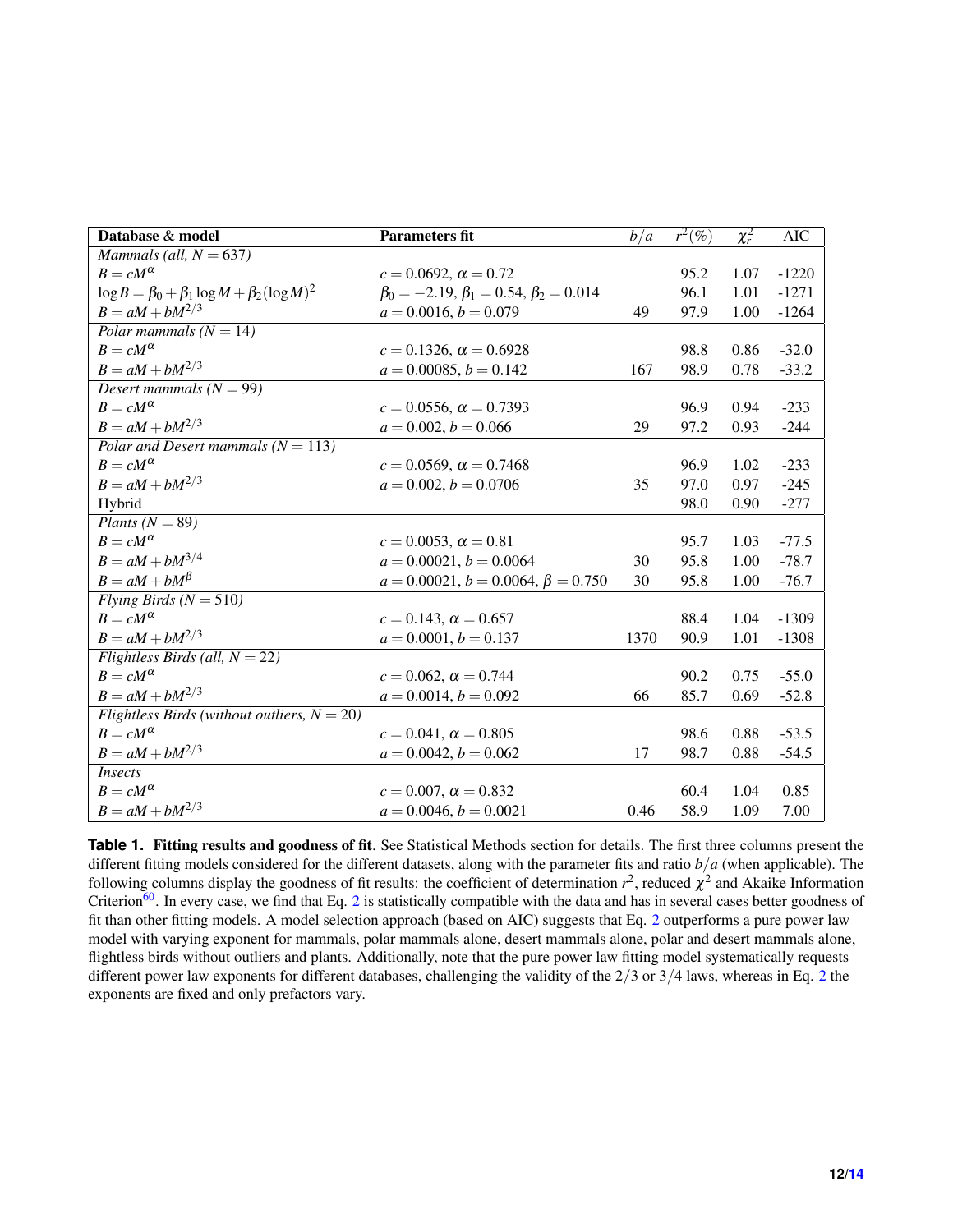<span id="page-12-0"></span>

Figure 4. Metabolic rate for insects. Data from more than 300 species are extracted from Chown et al<sup>[32](#page-7-9)</sup>. Metabolic rates were measured for external temperatures controlled between 20 and 30°C depending on the species. Dashed line corresponds to the fit to a pure power law with  $\alpha \approx 0.82$ . Green solid line is a fit to our model. The data are highly scattered in this case and both models are equally statistically compatible (see table I).